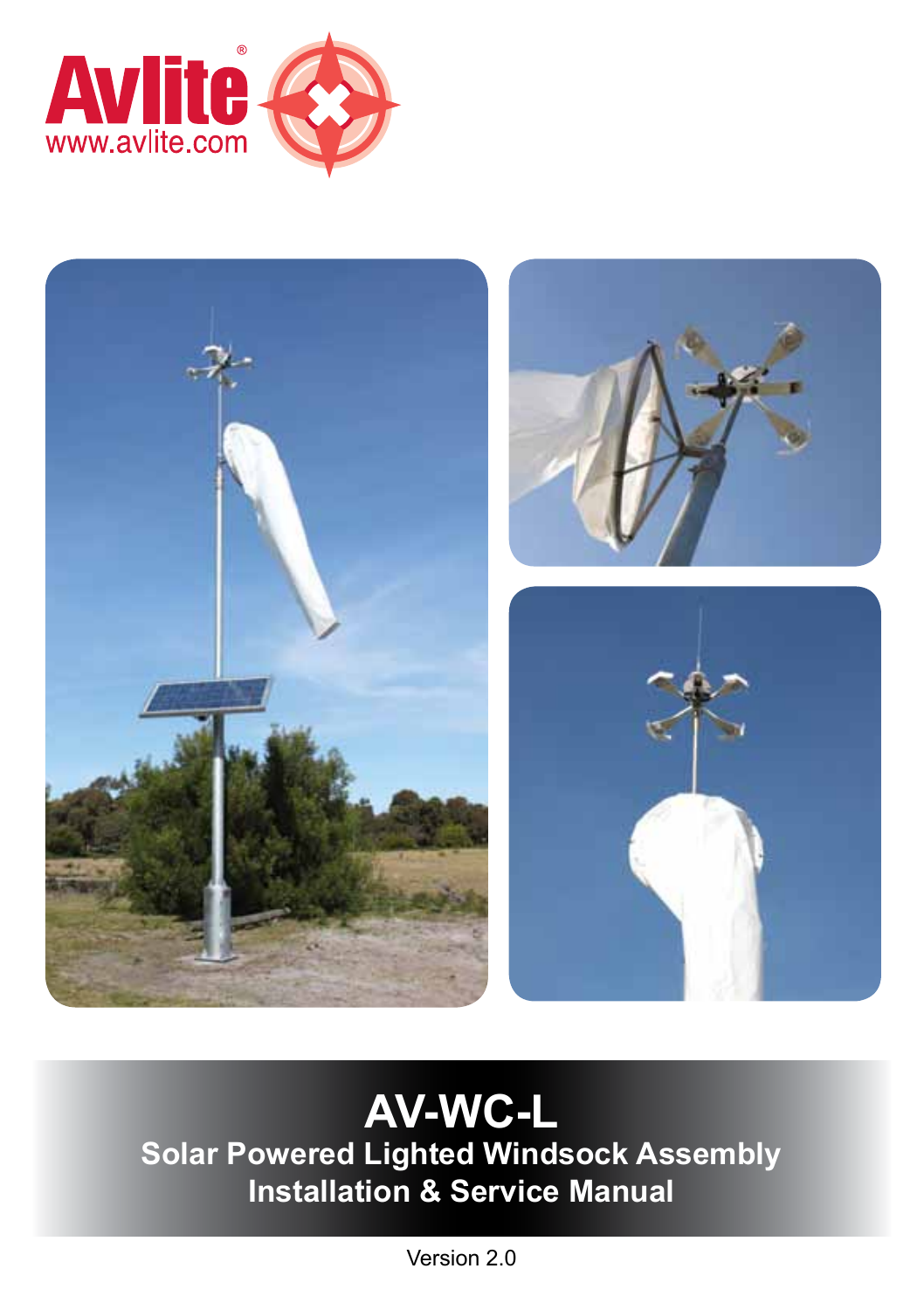

# **AV-WC-L Solar Powered Lighted Windsock Assembly**

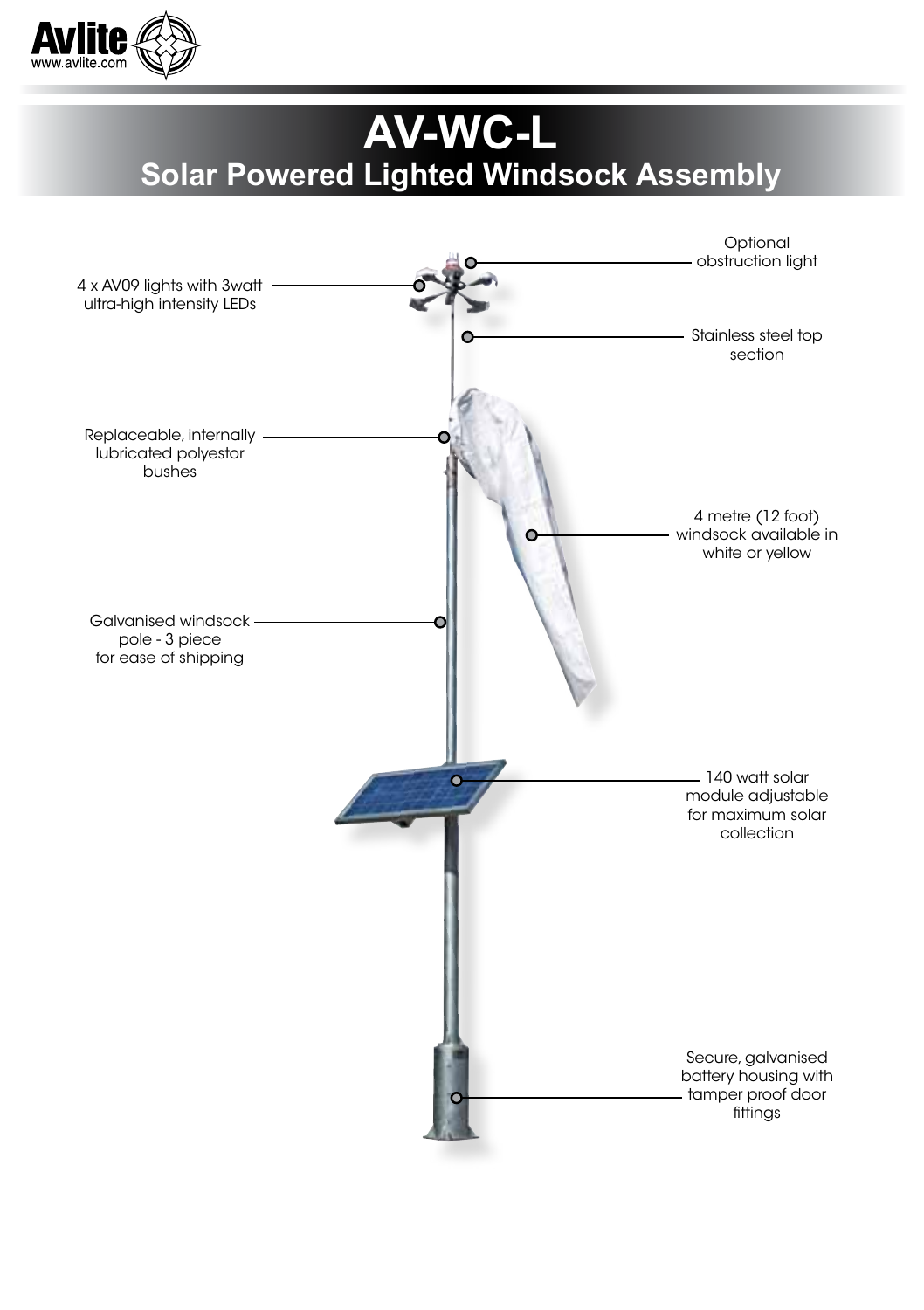

## **Table of Contents**

| Version No. | <b>Description</b> | Date         | Approved |
|-------------|--------------------|--------------|----------|
| 1.0         | Manual Launch      | August 2011  | M. Henry |
| 2.0         | Updated spec table | January 2013 | J. Dore  |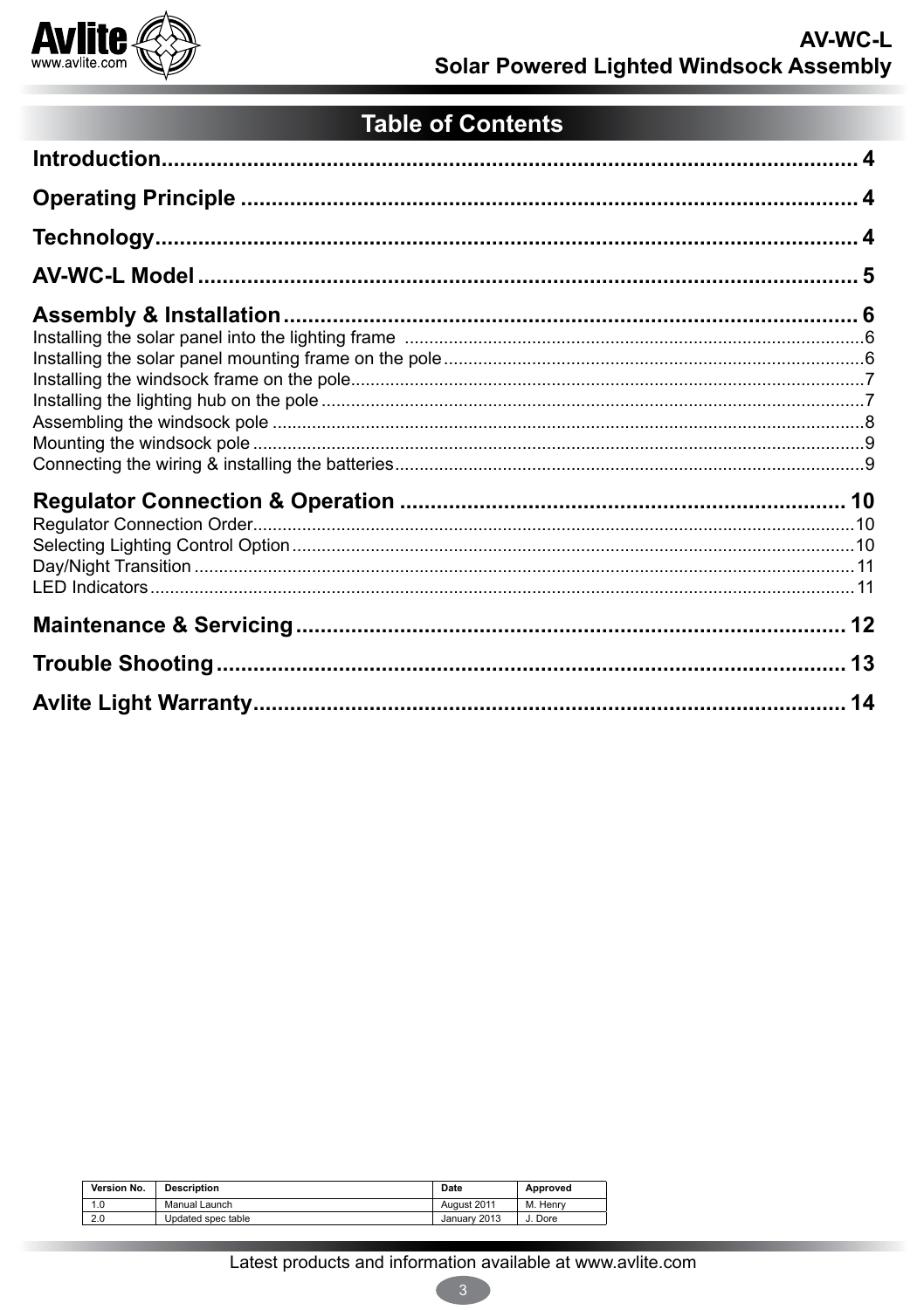

## **Introduction**

#### **Congratulations! By choosing to purchase an Avlite light, you have become the owner of one of the most advanced solar LED airfield lights in the world.**

Avlite Systems draws on more than 25 years experience in the design and manufacture of navigation aids, and particular care has been taken to ensure your light gives years of trouble free service.

As a commitment to producing the highest quality products for our customers, Avlite has been independently certified as complying with the requirements of ISO9001:2008 quality management system.

By taking a few moments to browse through this booklet, you will become familiar with the versatility of your light, and be able to maximise its operating function.

Please remember to complete the Avlite warranty registration card accompanying your light.

## **Operating Principle**

The solar module of the light converts sunlight to an electrical current that is used to charge the battery. The battery provides power to operate the light at night.

The flasher unit has very low current requirements. A microprocessor drives an array of ultra bright LED's through a DC/DC converter, which enables the LED's to operate within the manufacturer's specifications. The battery is protected from over-charging within the circuit to ensure maximum battery life.

On darkness, the microprocessor will initiate a program check and after approximately 1 minute will turn on.

## **Technology**

*Avlite Systems is a world-class solar lighting systems manufacturer with a proven reputation for rapid, innovative, and agile technology solutions designed specifically for defense, government, civil and humanitarian aid operations in the most remote, toughest environments.*

#### **Electronics**

Avlite employs leading in-house electronic engineers in the design and development of software and related circuitry. All individual electronic components are sourced directly by Avlite procurement staff ensuring that only the highest quality components are used in our products.

#### **LED Technology**

All aviation lights use the latest advancements in LED (Light Emitting Diode) technology as a light source. The major advantage of LED's over traditional light sources is well established in that they typically have an operational life in excess of 100,000 hours, resulting in substantial savings to maintenance and servicing costs.

#### **Precision Construction**

Commitment to investing in the design and construction of injection-moulded parts including optic lenses, light bases and a range of other components ensures that all Avlite products are of a consistent and superior quality.

#### **Optical Performance**

Avlite manufactures a range of aviation LED lenses moulded from multi-cavity dies. Complex shapes such as the AV70 and 16-segment multi-focus lenses are a testament to the company's superior inhouse lens manufacturing capabilities and outstanding optical performance.

#### **Award-winning, Patented Technology**

Several United States and Australian patent registrations are held on Avlite's range of innovative designs, with other regional patents pending in Canada, United Kingdom and Europe.

4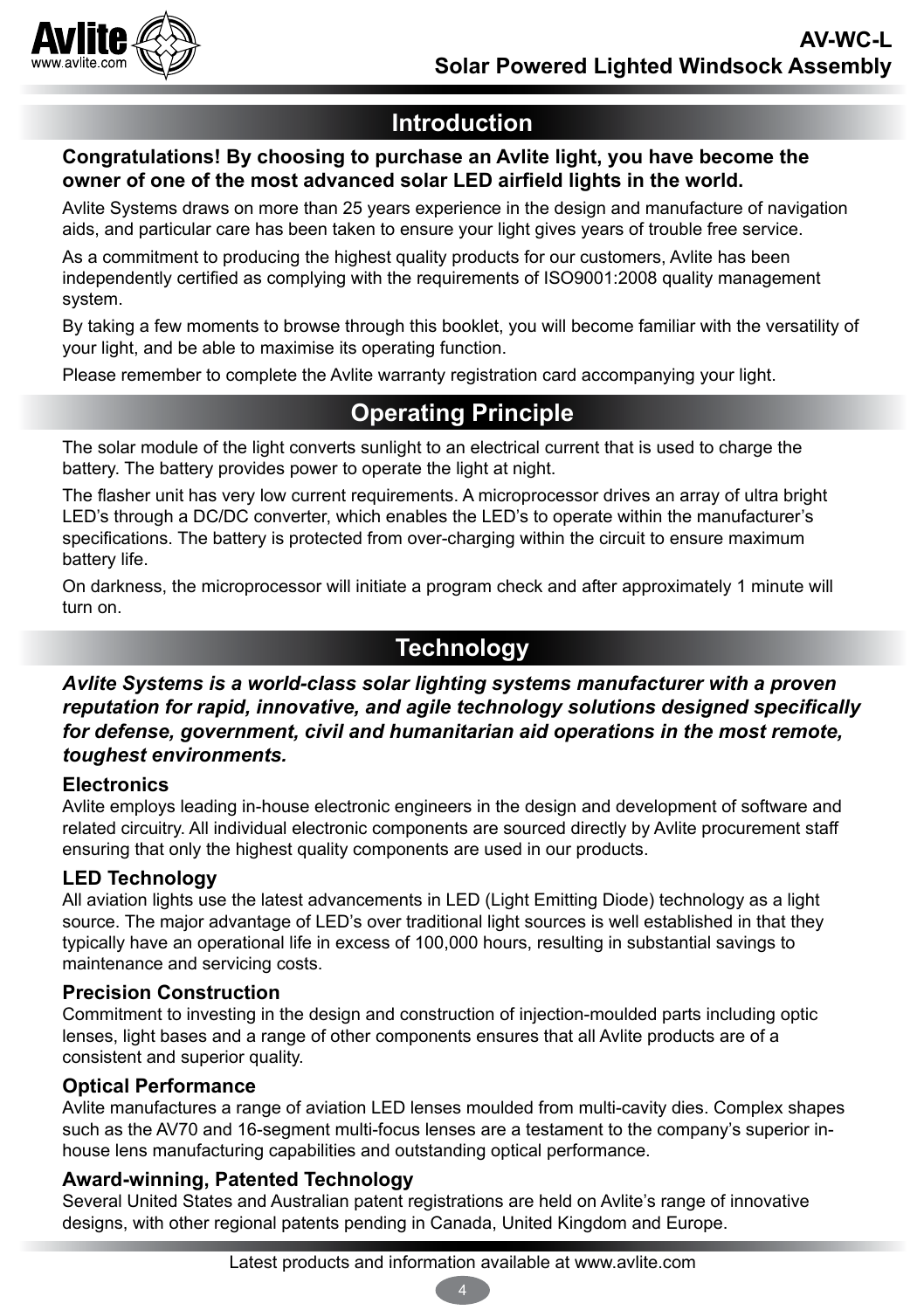

# **AV-WC-L Model**

*The AV-WC-L solar powered lighted windsock assembly is designed for use around helipads and aerodromes requiring a complete solar powered lighting solution. The 4 x AV09 light source is powdered by 2 x 55Ahr SLA batteries and is recharged during the day by a 140watt solar module. A quality 10 amp solar controller ensures the batteries are fully charged and to protect the batteries from over charging.*

*The AV-WC-L is a fully self contained unit requiring no external power supply or expensive under ground cabling, making this a cost effective and efficient installation option. The AV-WC-L includes pole, lighting, 12 ft windsock, batteries, solar panel and solar regulator.* 

| <b>SPECIFICATIONS</b> **                                       | <b>AV-WC-L</b>                                                                                                                         |
|----------------------------------------------------------------|----------------------------------------------------------------------------------------------------------------------------------------|
| <b>Light Characteristics</b>                                   |                                                                                                                                        |
| <b>Light Source</b>                                            | 4 x domed luminaires each with 1x 3watt ultra-high intensity<br>surface-mounted LED                                                    |
| Available colors                                               | White                                                                                                                                  |
| LED Life Expectancy (hours)                                    | >100.000                                                                                                                               |
| <b>Electrical Characteristics</b>                              |                                                                                                                                        |
| <b>Circuit Protection</b>                                      | Polarity protected                                                                                                                     |
| Operating Voltage (V)                                          | 12                                                                                                                                     |
| <b>Temperature Range</b>                                       | -40 to 80 $^{\circ}$ C                                                                                                                 |
| <b>Solar Characteristics</b>                                   |                                                                                                                                        |
| Solar Module Type                                              | Multicrystalline                                                                                                                       |
| Output (watts)                                                 | 140                                                                                                                                    |
| Solar Module Efficiency (%)                                    | 15                                                                                                                                     |
| <b>Charging Regulation</b>                                     | Controller                                                                                                                             |
| <b>Power Supply</b>                                            |                                                                                                                                        |
| <b>Battery Type</b>                                            | SLA (Sealed Lead Acid)                                                                                                                 |
| <b>Battery Capacity (Ah)</b>                                   | $2 \times 55$ Ah                                                                                                                       |
| Nominal Voltage (V)                                            | 12                                                                                                                                     |
| Autonomy (nights)                                              | 8                                                                                                                                      |
| <b>Physical Characteristics</b>                                |                                                                                                                                        |
| Mounting (post)                                                | 4 x 22mm holes                                                                                                                         |
| Height (mm/inches)                                             |                                                                                                                                        |
| Mass (kg/lbs)                                                  | 240 / 529                                                                                                                              |
| Product Life Expectancy                                        | Up to 12 years                                                                                                                         |
| <b>Certifications</b>                                          |                                                                                                                                        |
| <b>CE</b>                                                      | EN61000-6-3:1997. EN61000-6-1:1997                                                                                                     |
| <b>Quality Assurance</b>                                       | ISO9001:2008                                                                                                                           |
| <b>Intellectual Property</b>                                   |                                                                                                                                        |
| <b>Trademarks</b>                                              | AVLITE® is a registered trademark of Avlite Systems                                                                                    |
| Warranty *                                                     | 3 year warranty                                                                                                                        |
| <b>Options Available</b>                                       | $\cdot$ Radio controlled<br>• Avlite Pilot Activated Lighting Control<br>• External ON/OFF Switch<br>· Solar powered obstruction light |
| • Specifications subject to change or variation without notice |                                                                                                                                        |
| * Subject to standard terms and conditions                     |                                                                                                                                        |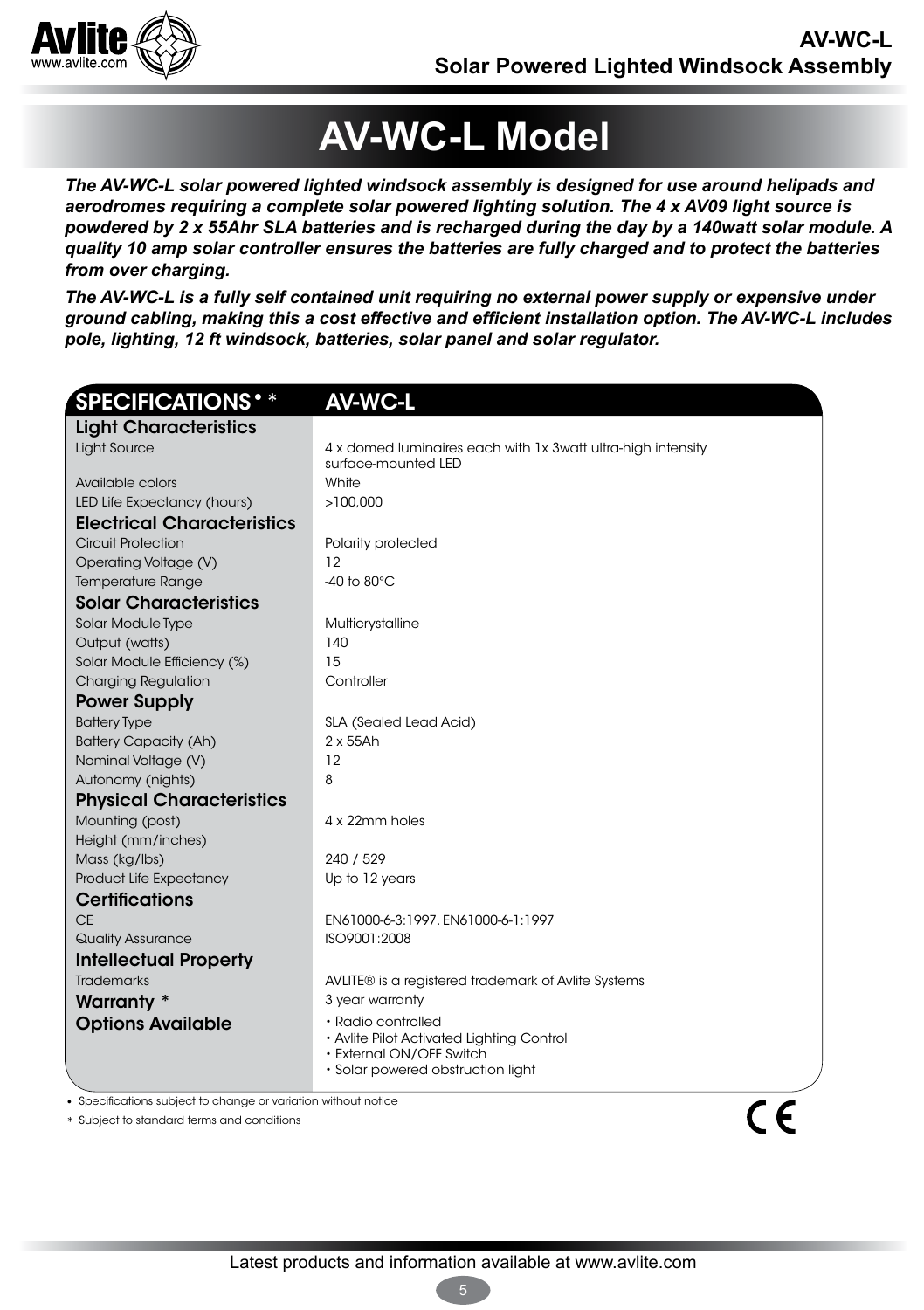

## **Assembly & Installation**

#### **Installing the solar panel into the mounting frame**

1. Generally your AV-WSC will be shipped with the solar panel already installed. However in the event that the solar panel requires replacement fix the solar panel to the frame using M8 x 20 bolt, flat washers and Nylock nuts in 4 places.



#### **Installing the solar panel mounting frame on the pole**

- 1. Back off the locking screws on the solar panel mount
- 2. Feed the solar panel mount over the middle section of the AV-WSC pole and slide all the way down to the pole mounting flange.
- 3. The solar panel mounting frame is designed to rest on the gussets from the mounting flange.
- 4. Feed the solar panel cable into the cable gland at the base of the middle pole section.
- 5. Allow enough cable for the solar array to be rotated enough to be located toward the sun after installation of the pole.
- 6. Tighten the locking screws to prevent the solar array from turning.



6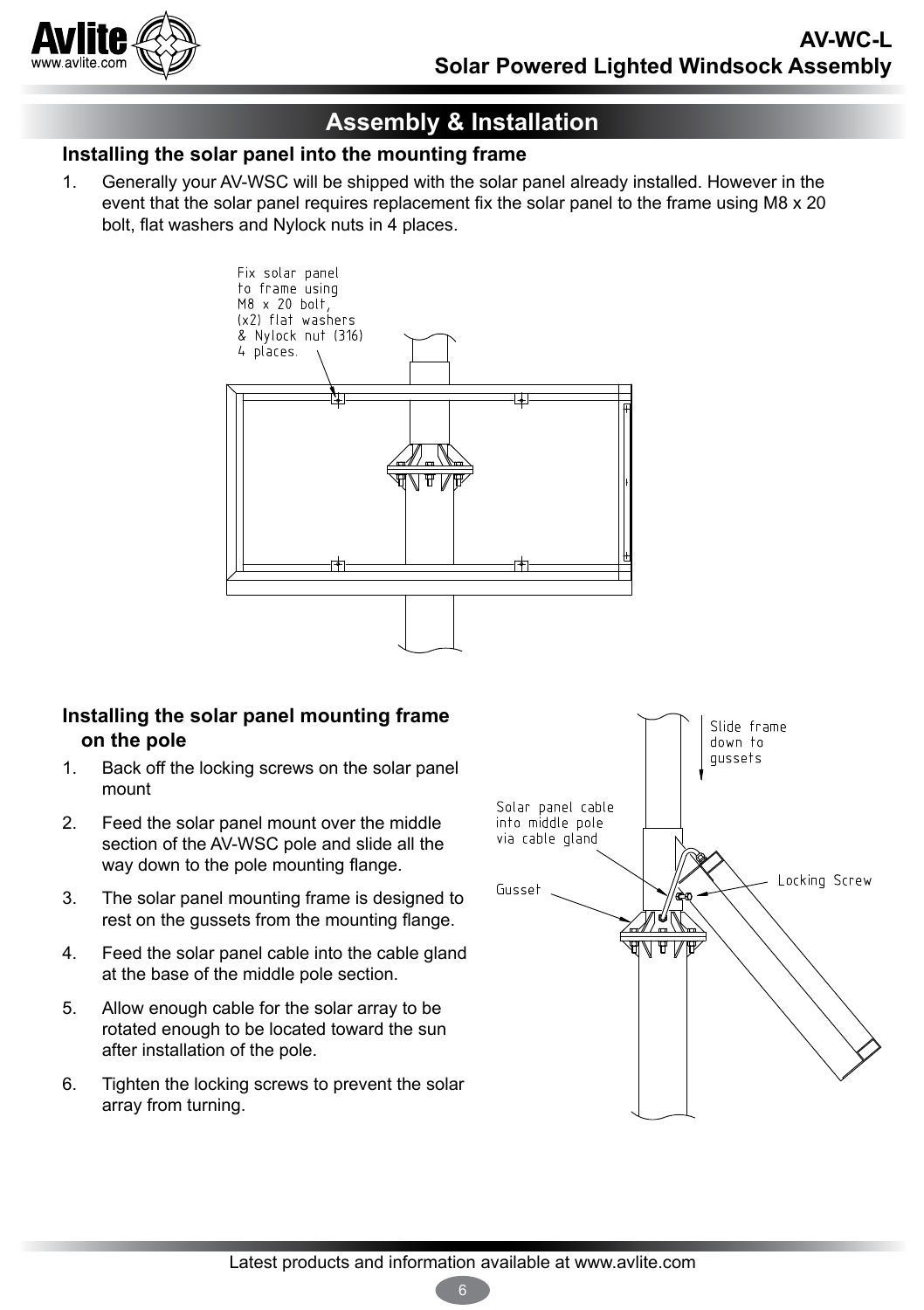

#### **Installing the windsock frame on the pole**

- 1. Fit the windsock spacer on to the windsock pole top section and slide all the way down the pole. Place a small bead of silicone around the mating surfaces of the spacer and the weld joint of the top section mounting flange. The spacer is not designed to rotate.
- 2. Fit the windsock bushes to the windsock frame and fit the frame onto the the top section pole.
- 3. Fit the locking collar to the top section pole and slide down to the windsock frame. Allow 4mm of Vertical free play and tighten the locking collar in place.
- 4. Using heavy duty UV stabilised cable ties fix the windsock to the windsock frame. Place a cable tie either side of the metal lugs on the windsock frame. This stops the windsock from moving on the frame.

#### **Installing the lighting hub on the pole**

- 1. Connect the power cable to the junction box
- 2. Carefully slide the lighting hub over the top section of the pole. Ensure the cable is sitting in the slot. Do not crush the wire.
- 3. After sliding the lighting hub on to the pole as far as it will go, ensure the locking screws are not located over the cable and tighten securely
- 4. Fit windsock post cap on top and tighten with locking screws



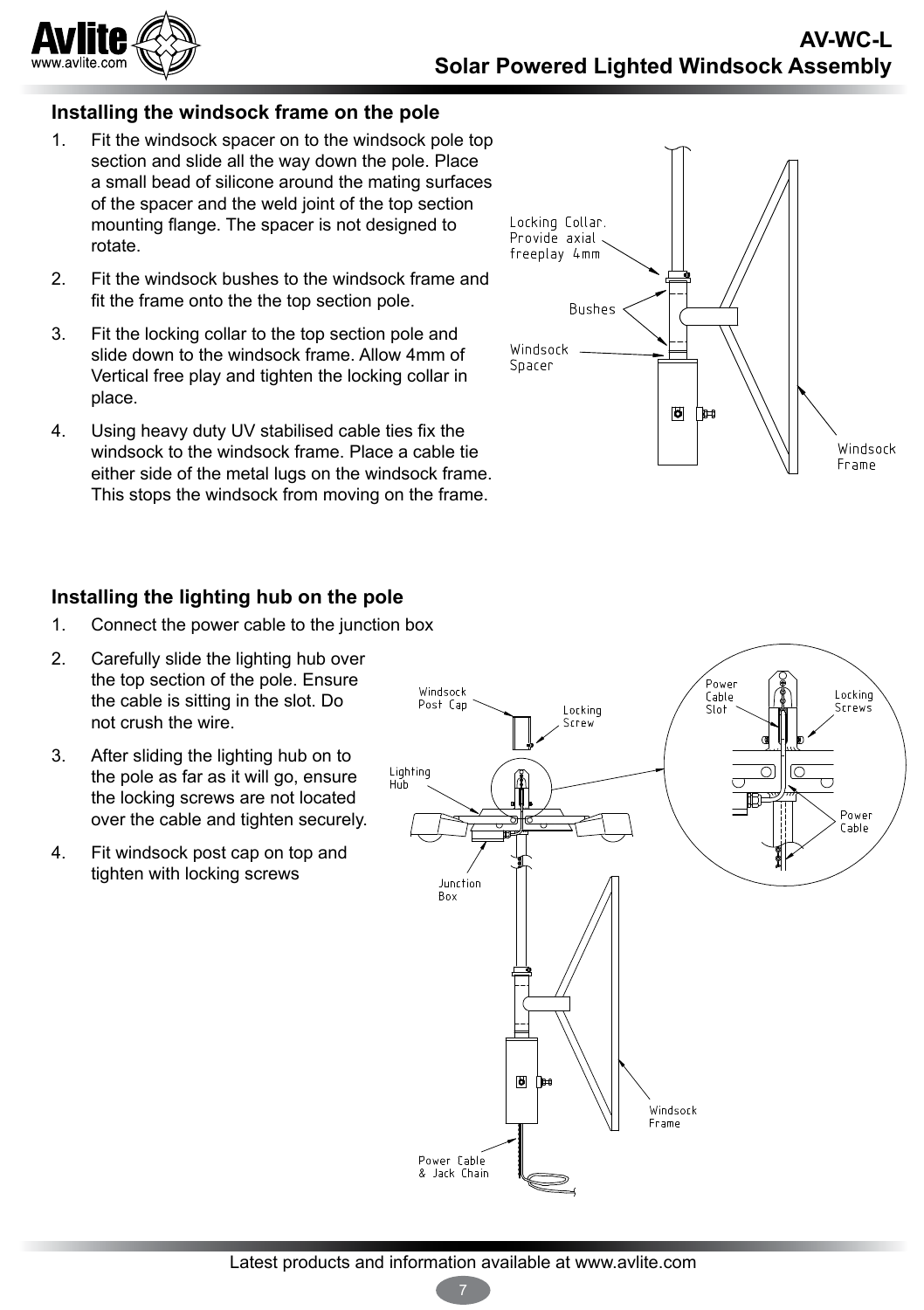

#### **Assembling the windsock pole**

- 1. The windsock pole is assembled from the top down.
- 2. Feed the wires from the top section down into the middle section of the pole.
- 3. Slide the base of the top section over the top of the middle section and tighten the locking screws securely
- 4. Feed the wires now hanging out the base of the middle section into the lower section, along with the cable from the solar panel.
- 5. Using a suitable silicone sealant, place a bead of silicone around the flange of the lower pole section, just inside the mounting holes.
- 6. Fit the lower section of the pole and the middle section together and torque the bolts to the correct torque of 83Nm.
- 7. Feed the cables now hanging out the bottom of the lower section into the battery cavity.
- 8. Using a suitable silicone sealant, place a bead of silicone around each of the bolt holes and around the inside of the mounting holes.
- 9. Fit the pole lower section and the battery housing together. Fit the washers under the head of the bolt and place more silicone sealant under the washers to prevent any water getting into the battery housing.
- 10. Torque the bolts to the correct torque of 200nm.



8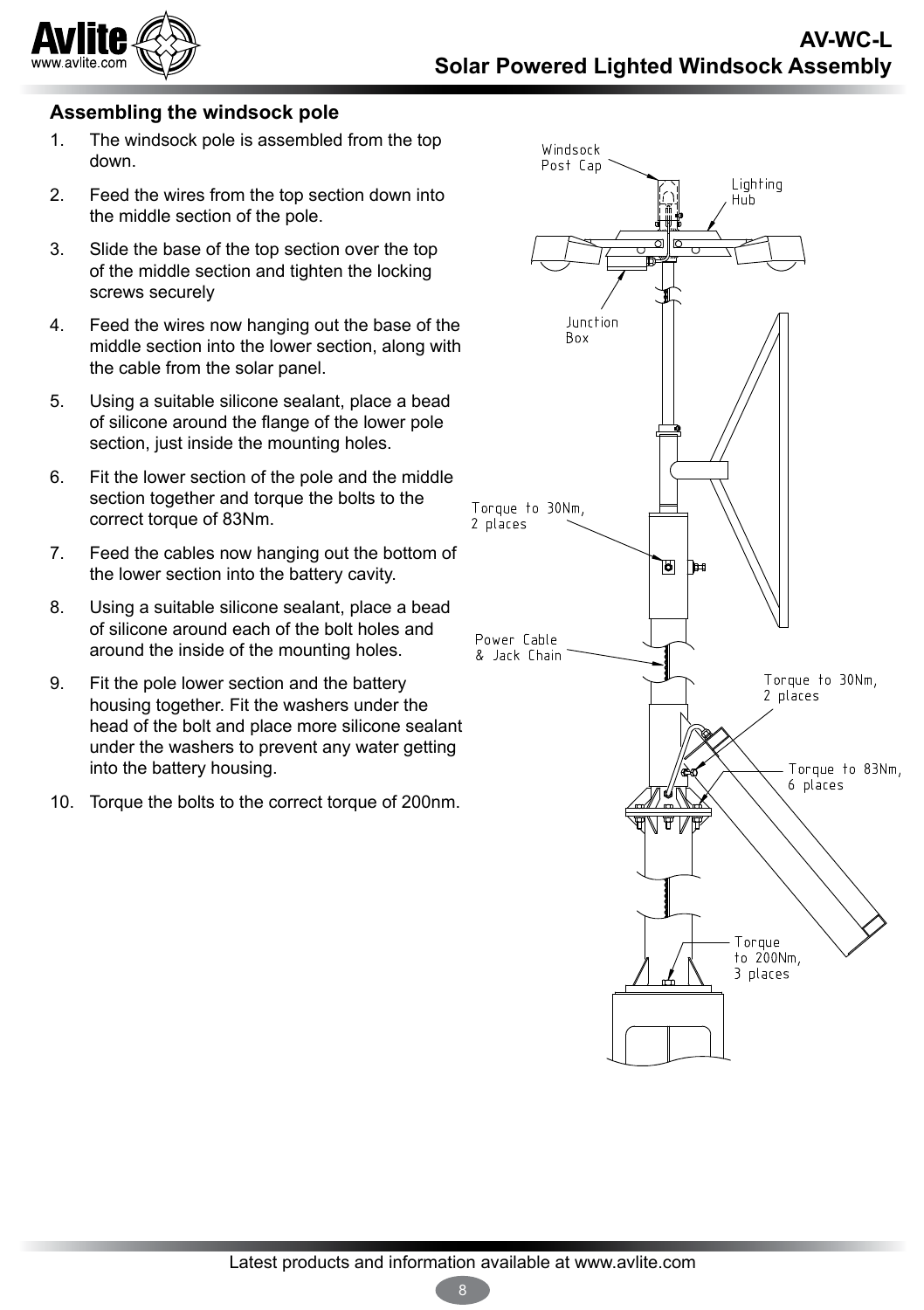

#### **Mounting the Windsock pole**



**This should only be attempted by persons with extensive experience in lifting and crane operation.** 

- 1. The following safety points must be followed:
	- Carefully sling the middle section of the Windsock pole.
	- Care should be taken that the slings will not slip up the pole
	- Use only tagged slings that are rated for the job.
	- Care should be taken to ensure that all bystanders are safely out of the wav.
	- Care should be taken not to smash the solar panel or the light hub.
	- Care should be taken not the place any load on the windsock swivel frame.
	- Windsock assembly should NEVER be lifted by the top section.
- 2. Carefully lift the windsock assembly into location and bolt done securely.
- 3. Secure the nuts on the mounting base flange so they can't be removed by vandals. Do not weld the nuts to the studs-This will damage the sensitive electronics parts in the lighting system. Concrete over the nuts or burr over the threads with a cold chisel so the nuts can't be removed easily.

#### **Connecting the wiring and installing the batteries**

- 1. Follow the directions on the solar regulator for the correct connection sequence. See 'Regulator Connection & Operation' section of this manual.
- 2. Connect the battery terminals first. It is recommended to assemble all electrical connections with marine grease, to prevent corrosion.
- 3. Connect the Solar panel connections next.
- 4. Finally connect the light hub to the load section of the solar Regulator.
- 5. Set the timer on the solar controller to the required setting. Standard is dusk till dawn.
- 6. If the windsock light is fitted with RF Control, PALC or Manual ON/OFF switch the lighting cable will be connected directly to the battery. Connect the brown battery positive wire to the battery positive terminal on the battery and the blue battery negative wire to the battery negative terminal. Care should be taken NOT to short out any of the battery terminals on the battery housing.

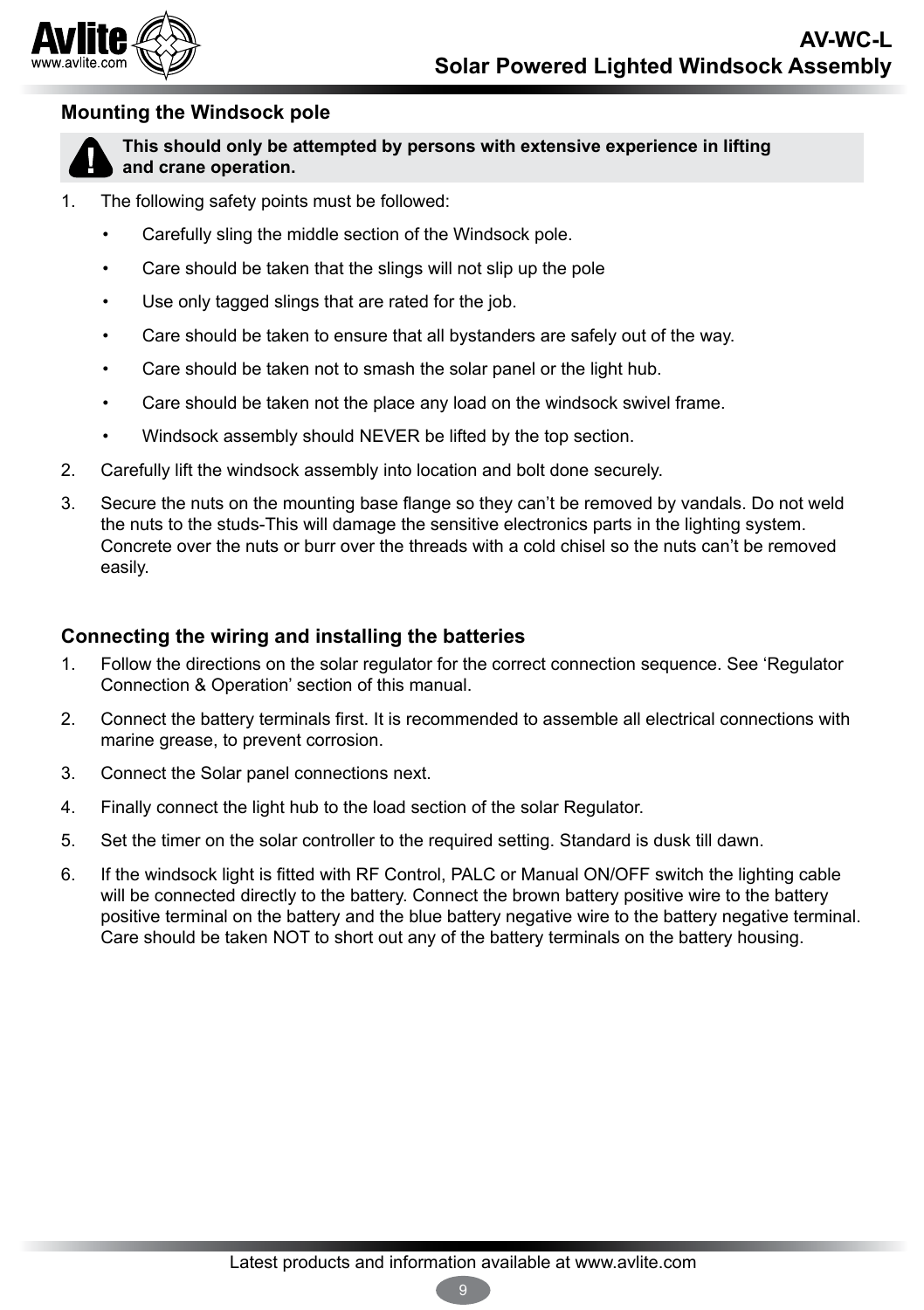

### **Regulator Connection & Operation**

#### **Regulator Connection Order**

The label on the Regulator has each system connection labelled from 1 to 6. This is the recommended order of system connections.

#### **IMPORTANT:** *The BATTERY must be connected before the SOLAR to properly start the microcontroller.*

- 1. BATTERY: Connect the battery (+) and battery (-) to the Regulator
- 2. SOLAR: First, be certain the battery (+) and battery (-) is connected correctly. Then connect the solar array to the SOLAR terminals.

#### **Selecting Lighting Control Option**

After completing the system connections, select the desired LIGHTING CONTROL option.

A brief description is as follows:

- 2, 4, 6, 8, 10 Hours light is turned off after sundown
- 3/1, 4/2, 6/2 Light is turned on after sundown, turned off during the night, and turned on again one hour (3/1) or two hours (4/2, 6/2) before sunrise

D/D Dusk-to-Dawn, light is on all night

The factory setting of the light is D/D (Dusk-to-Dawn).

To select a lighting option, turn the rotary digital switch to the desired position. An arrow in the rotary switch will point to the selected position. This is a digital switch, so it will click into each of the ten positions.

To confirm correct selection of the desired control option, press the TEST button located below the rotary switches.



#### *Regulator Diagram*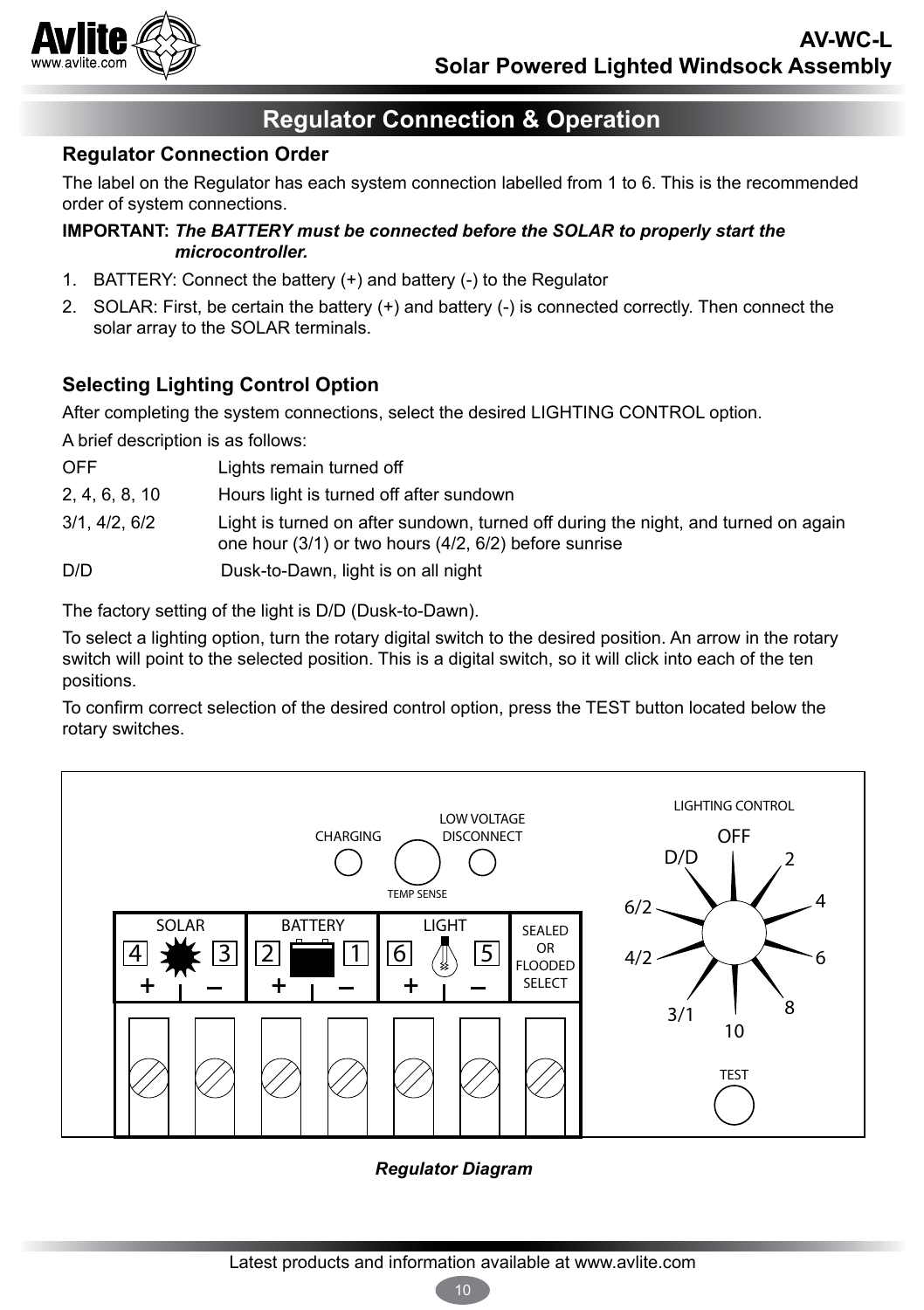

#### **Day/Night Transition**

The Regulator uses the solar array to detect day and night. The transition to night requires the level of solar radiation being received to be less than 2 percent. The transition back to day requires a high solar array open-circuit voltage. Both state changes require 10 minutes of continuous transition values before making change. These constraints avoid false transitions due to lightning or dark storm clouds.

#### **LED Indicators:**

#### Green LED

The green LED indicator will light whenever sunlight is available for battery charging. The green LED will turn off at night.

Because the Regulator uses a PWM constant voltage charging process, there is usually some amount of energy going into the battery at all times. Although the charging current falls to very low levels when the battery reaches full charge, the green LED will continue to stay ON all day. This is to indicate that the controller is working and that energy is available from the PV array for charging.

#### Red LED

The red LED is an indicator for 3 different functions:

• Automatic low voltage load disconnect (LVD)

If the battery charge state falls below the LVD setpoint, the light will be disconnected and the red LED will light. This indicates the controller has disconnected the load to protect the battery from further discharge and possible damage. The red LED will turn off when the battery recovers to about 50% of its rated capacity and the load is automatically reconnected.

- Initial controller start-up When the regulator is properly connected to the battery, the red LED will flash 3 times.
- Confirm lighting control selection When the TEST button is pressed, the red LED will confirm the lighting control option selected by the rotary switch.

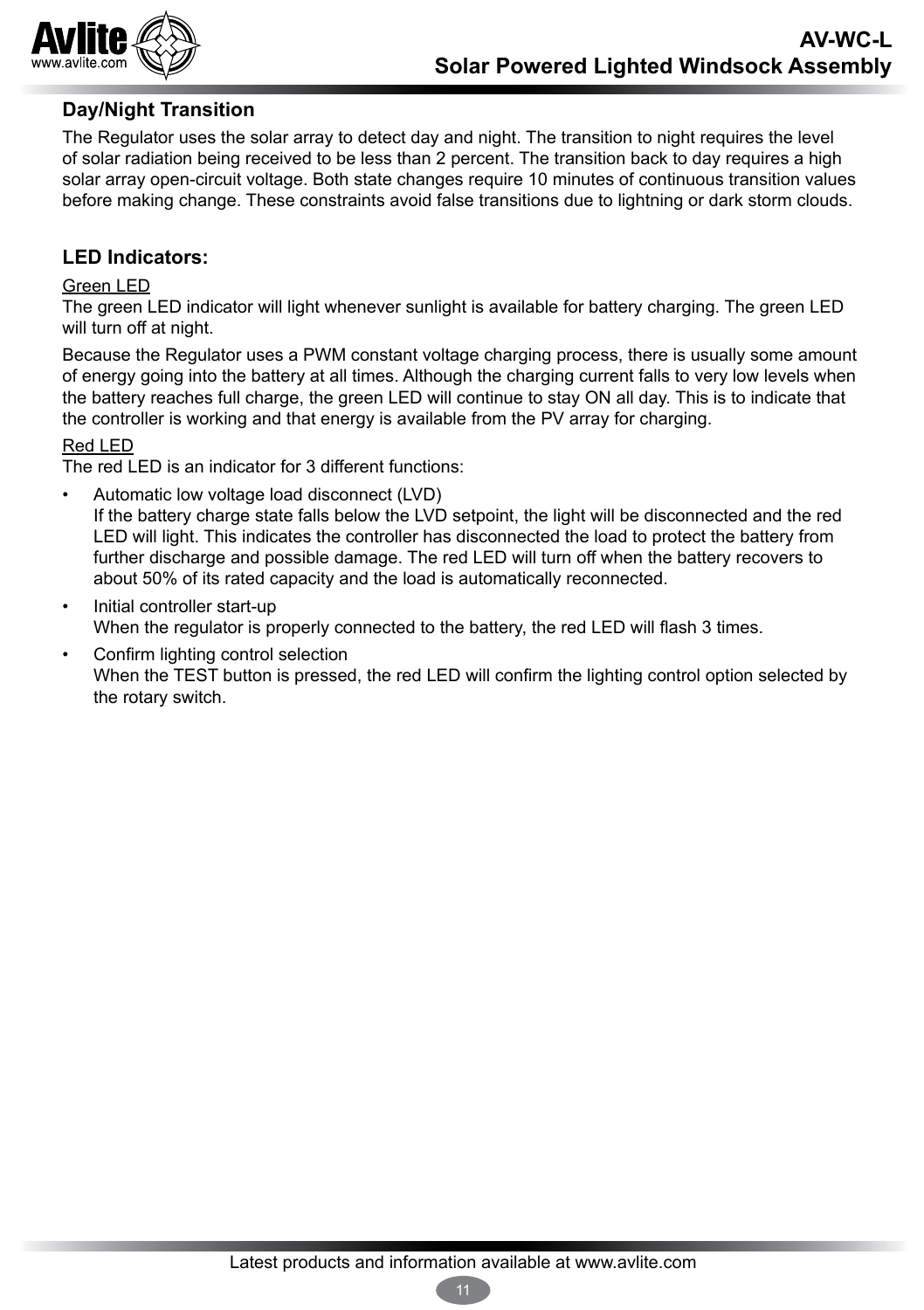

### **Maintenance and Servicing**

#### **General Maintenance**

- 1. Inspect the mounting bolts for evidence of tampering or corrosion
- 2. Clean bird droppings and debris from the solar panel.
- 3. Inspect the windsock for signs of wear or damage-Replacement windsocks are available from Avlite.
- 4. Check the battery voltage. This should be done at sunrise. Batteries with low battery voltages should be replaced.

#### **Battery Replacement**

- 1. Batteries may require replacement of replacement batteries are available from Avlite
- 2. Use batteries of the same size.
- 3. Both batteries must be replaced at the same time.

#### **Windsock replacement**

- 1. Replacement windsocks are available from Avlite
- 2. Use UV stabilised heavy duty cable ties to mount the windsock.

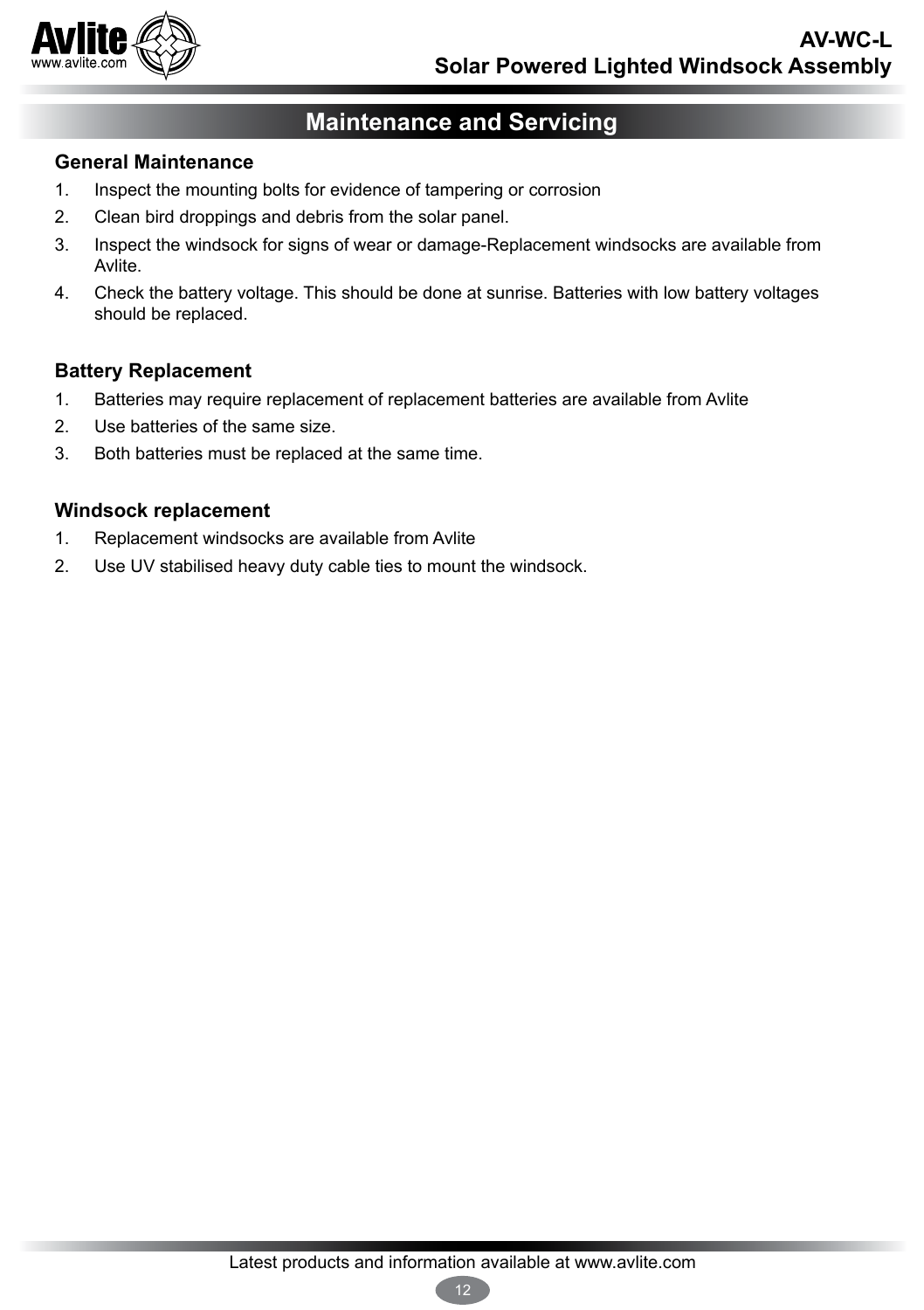

#### **Trouble Shooting Problem Remedy** Lights fail to activate  $\|\cdot\|$  Ensure battery connections are correct polarity • Ambient light is above threshold. Ensure lantern is in darkness • Ensure battery terminals are properly connected • Ensure battery voltage is above 12volts • Battery is flat - recharge or replace batteries • Solar regulator is faulty Light will not operate for the entire night. • When the lantern is initially removed from storage the battery may be discharged and require several days of operational conditions to 'cycle' up to full autonomy. Expose lantern to direct sunlight and monitor operation for several days. Avlite products typically require an average 2.5 hours of direct sunlight per day to retain full autonomy. • Ensure solar module is clean and not covered by shading during the day. • Do not cover module with protective devices such as a steel cage as small shadows across cells reduce performance. • Batteries slowly lose capacity over time. Failure to operate for the full night may be the result of loss of capacity which means the battery must be replaced. Batteries are flat • Solar panel is faulty - replace solar panel • Solar regulator is faulty - replace regulator • Solar panel is in shade - remove object causing shade • Batteries require replacement - replace batteries Windsock fails to turn  $\cdot$  Grit or dirt is in the bushes - clean and relubricate bushes • Obstruction is preventing the windsock from turning - remove obstruction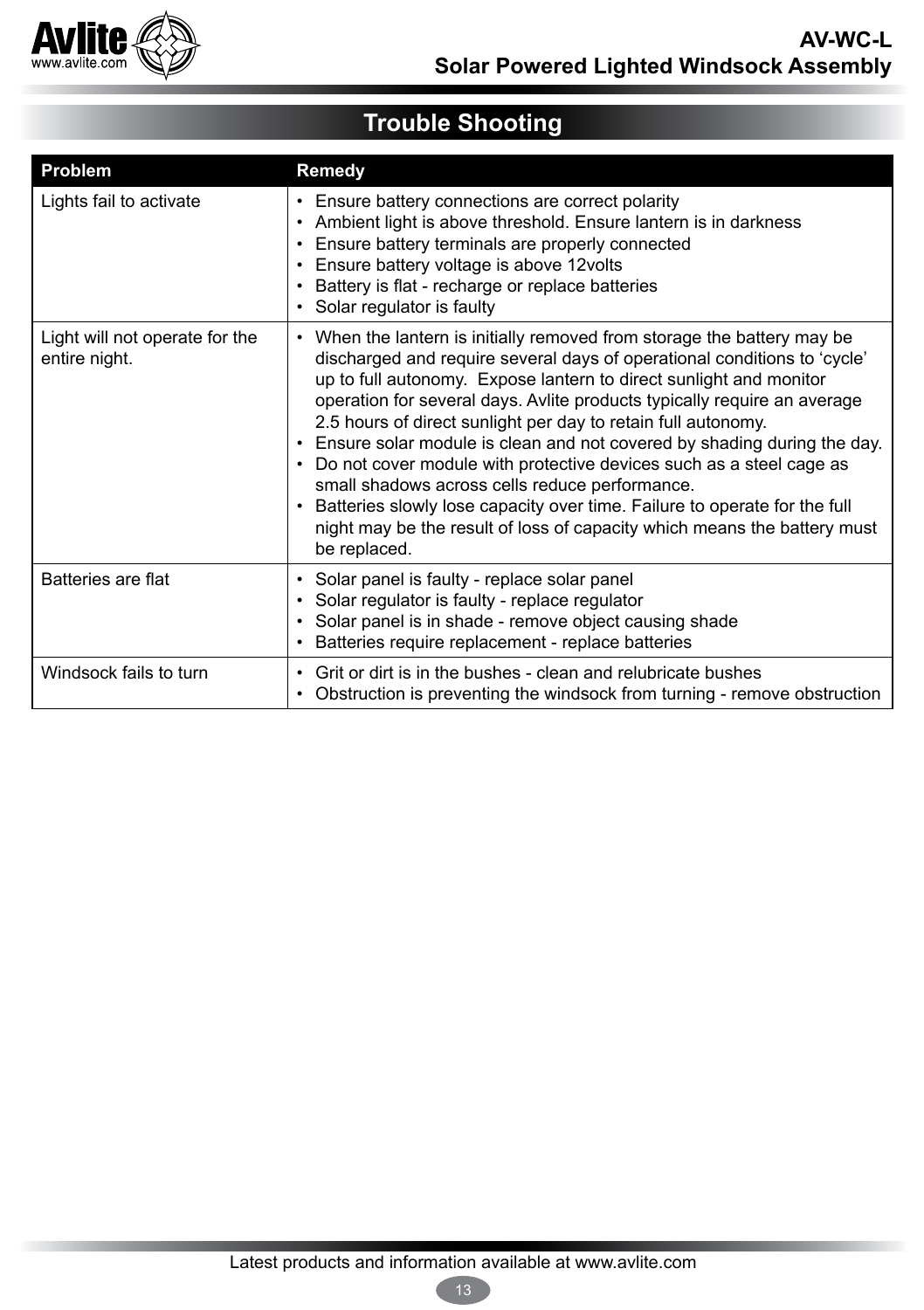

## **Avlite Light Warranty V1.1**

#### **Activating the Warranty**

Upon purchase, the Avlite Systems warranty must be activated for recognition of future claims. To do this you have two (2) options:

#### 1. **Postal Registration**

Please complete the Avlite Systems Warranty Registration Card and return to Avlite within 30 days of your purchase.

#### 2. **Online Registration**

Please complete the Online Registration Form at; **www.avlite.com**

#### *Avlite Systems will repair or replace your lantern in the event of electronic failure for a period of up to three years from the date of purchase.*

#### *The unit must be returned to Avlite freight prepaid.*

#### *Warranty Terms*

- 1. Avlite Systems warrants that any Avlite aviation products fitted with telemetry equipment including but not limited to AIS, GSM, GPS or RF ("Telemetry Products") will be free from defective materials and workmanship under normal and intended use, subject to the conditions hereinafter set forth, for a period of twelve (12) months from the date of purchase by the original purchaser.
- 2. Avlite Systems warrants that any rotationally-moulded products ("Roto-Moulded Products") and accessory products ("Accessory Products") will be free from defective materials and workmanship under normal and intended use, subject to the conditions hereinafter set forth, for a period of twelve (12) months from the date of purchase by the original purchaser.
- 3. Avlite Systems warrants that any Avlite aviation products other than the Telemetry Products, Roto-Moulded Products and Accessory Products ("Avlite Products") will be free from defective materials and workmanship under normal and intended use, subject to the conditions hereinafter set forth, for a period of three (3) years from the date of purchase by the original purchaser.
- 4. Avlite Systems will repair or replace, at Avlite's sole discretion, any Telemetry Products, Roto-Moulded Products, Accessory Products or Avlite Products found to be defective in material and workmanship in the relevant warranty period so long as the Warranty Conditions (set out below) are satisfied.
- 5. If any Telemetry Products or Avlite Products are fitted with a rechargeable battery, Avlite Systems warrants the battery will be free from defect for a period of one (1) year when used within original manufacturer's specifications and instructions.

#### **Warranty Conditions**

This Warranty is subject to the following conditions and limitations;

- 1. The warranty is applicable to lanterns manufactured from 1/1/2009.
- 2. The warranty is void and inapplicable if:
	- a. the product has been used or handled other than in accordance with the instructions in the owner's manual and any other information or instructions provided to the customer by Avlite;
	- b. the product has been deliberately abused, or misused, damaged by accident or neglect or in being transported; or
	- c. the defect is due to the product being repaired or tampered with by anyone other than Avlite or authorised Avlite repair personnel.
- 3. The customer must give Avlite Systems notice of any defect with the product within 30 days of the customer becoming aware of the defect.
- 4. Rechargeable batteries have a limited number of charge cycles and may eventually need to be replaced. Typical battery replacement period is 3-4 years. Long term exposure to high temperatures will shorten the battery life. Batteries used or stored in a manner inconsistent with the manufacturer's specifications and instructions shall not be covered by this warranty.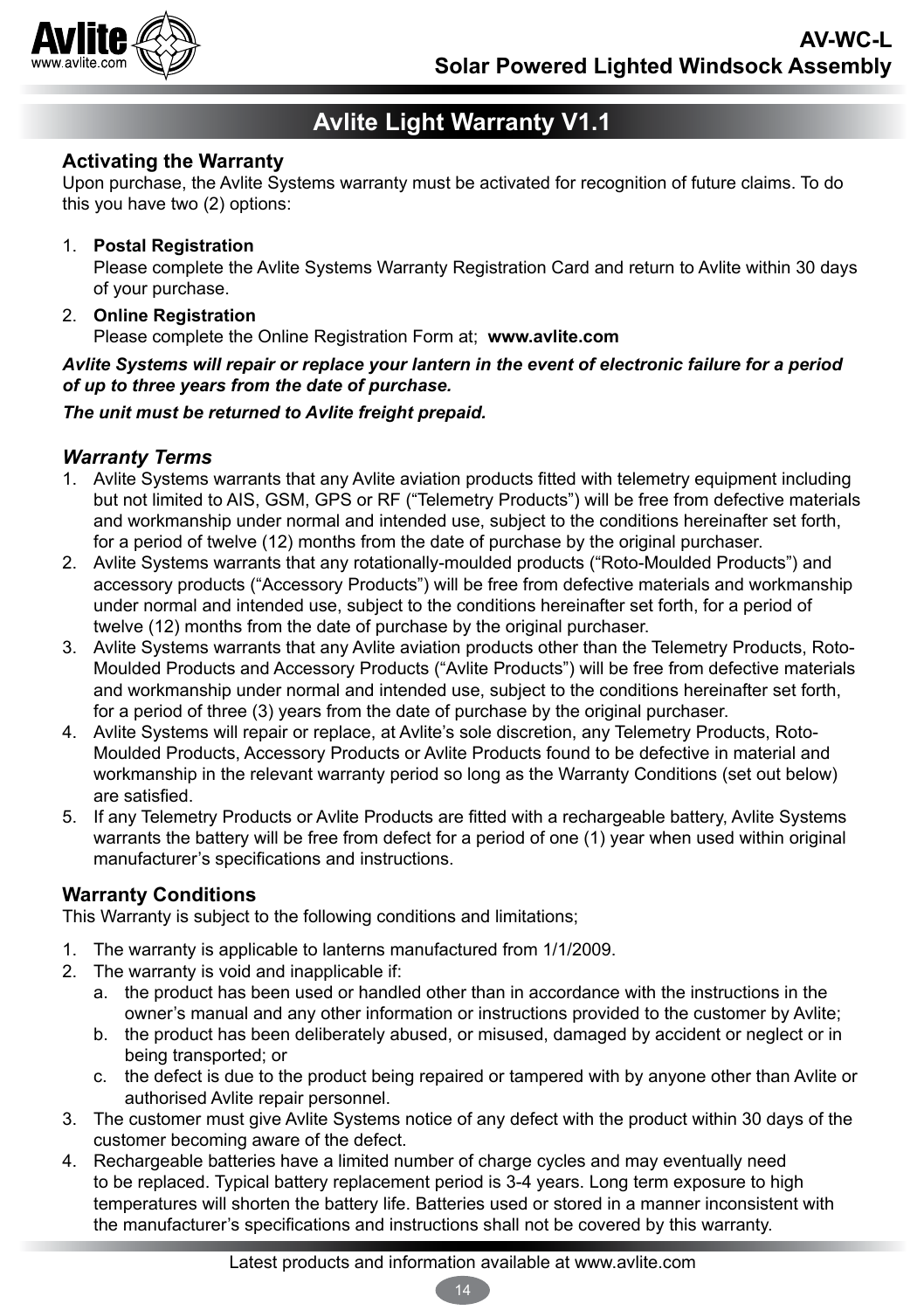

- 5. No modifications to the original specifications determined by Avlite shall be made without written approval of Avlite Systems.
- 6. Avlite lights can be fitted with 3rd party power supplies and accessories but are covered by the 3rd party warranty terms and conditions.
- 7. The product must be packed and returned to Avlite Systems by the customer at his or her sole expense. Avlite Systems will pay return freight of its choice. A returned product must be accompanied by a written description of the defect and a photocopy of the original purchase receipt. This receipt must clearly list model and serial number, the date of purchase, the name and address of the purchaser and authorised dealer and the price paid by the purchaser. On receipt of the product, Avlite Systems will assess the product and advise the customer as to whether the claimed defect is covered by this warranty.
- 8. Avlite Systems reserves the right to modify the design of any product without obligation to purchasers of previously manufactured products and to change the prices or specifications of any product without notice or obligation to any person.
- 9. Input voltage shall not exceed those recommended for the product.
- 10. Warranty does not cover damage caused by the incorrect replacement of battery in solar lantern models.
- 11. This warranty does not cover any damage or defect caused to any product as a result of water flooding or any other acts of nature.
- 12. There are no representations or warranties of any kind by Avlite or any other person who is an agent, employee, or other representative or affiliate of Avlite, express or implied, with respect to condition of performance of any product, their merchantability, or fitness for a particular purpose, or with respect to any other matter relating to any products.

#### **Limitation of Liability**

To the extent permitted by section 68A of the Trade Practices Act 1974 (Cth), the liability of Avlite Systems under this Warranty will be, at the option of Avlite Systems, limited to either the replacement or repair of any defective product covered by this Warranty. Avlite Systems will not be liable to Buyer for consequential damages resulting from any defect or deficiencies in accepted items.

#### **Limited to Original Purchaser**

This Warranty is for the sole benefit of the original purchaser of the covered product and shall not extend to any subsequent purchaser of the product.

#### **Miscellaneous**

Apart from the specific warranties provided under this warranty, all other express or implied warranties relating to the above product is hereby excluded to the fullest extent allowable under law. The warranty does not extend to any lost profits, loss of good will or any indirect, incidental or consequential costs or damages or losses incurred by the purchaser as a result of any defect with the covered product.

#### **Warrantor**

Avlite Systems has authorised distribution in many countries of the world. In each country, the authorised importing distributor has accepted the responsibility for warranty of products sold by distributor. Warranty service should normally be obtained from the importing distributor from whom you purchased your product. In the event of service required beyond the capability of the importer, Avlite Systems will fulfil the conditions of the warranty. Such product must be returned at the owner's expense to the Avlite Systems factory, together with a photocopy of the bill of sale for that product, a detailed description of the problem, and any information necessary for return shipment.

Information in this manual is subject to change without notice and does not represent a commitment on the part of the vendor. Sealite products are subject to certain Australian and worldwide patent applications.